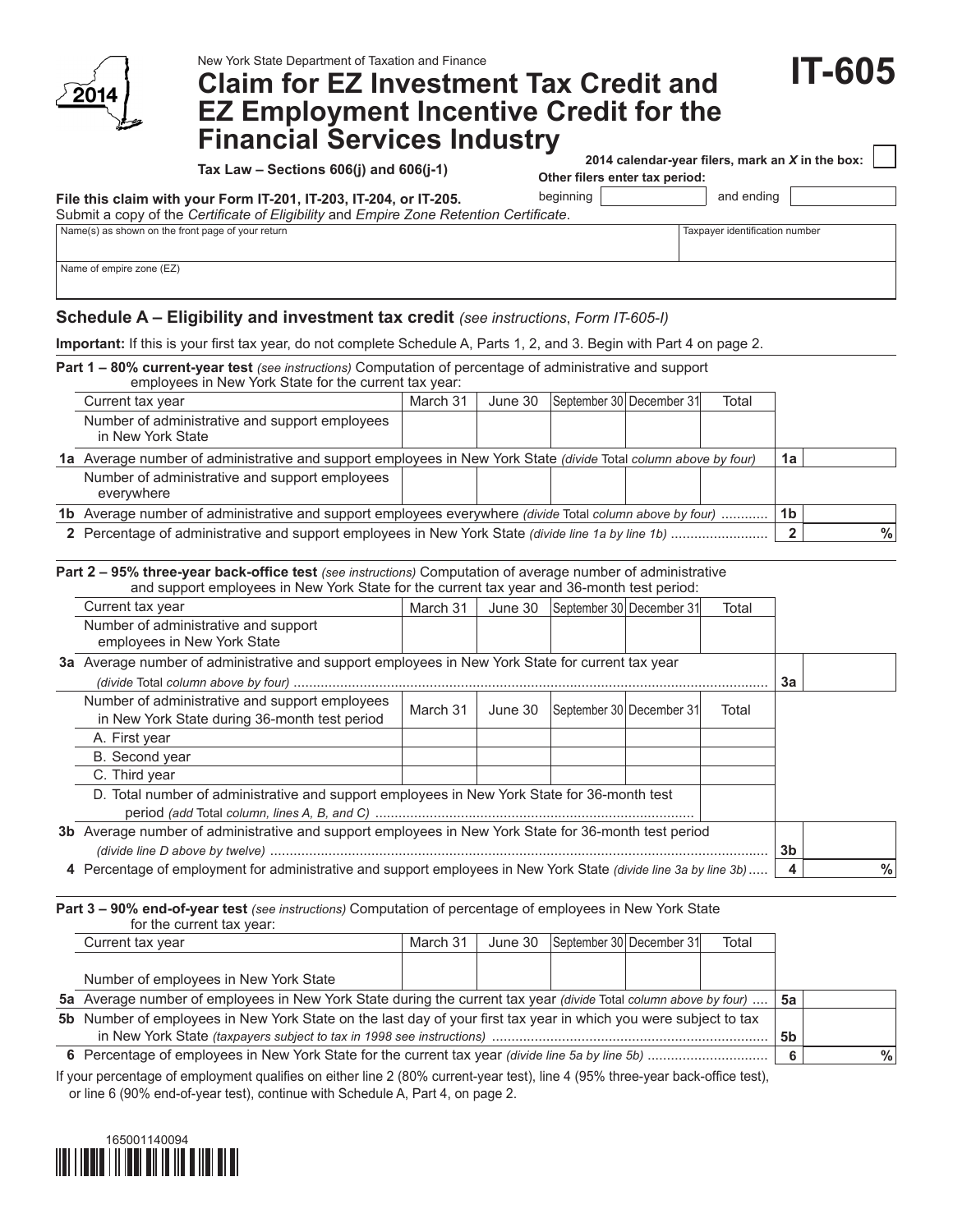**Part 4 – EZ investment tax credit (EZ-ITC)** *(see instructions)*

**Property located in EZ on which EZ-ITC is claimed** *(submit additional Form(s) IT-605 if necessary; see instructions)*

|                                  | в                                              |  |  |      |  |  |  |  |
|----------------------------------|------------------------------------------------|--|--|------|--|--|--|--|
| Itemized description of property | Life (years)<br>Principal use<br>Date acquired |  |  |      |  |  |  |  |
|                                  |                                                |  |  | .00. |  |  |  |  |
|                                  | .00.                                           |  |  |      |  |  |  |  |
|                                  |                                                |  |  | .00  |  |  |  |  |
|                                  |                                                |  |  | .00  |  |  |  |  |
|                                  | .00                                            |  |  |      |  |  |  |  |
|                                  |                                                |  |  |      |  |  |  |  |

 **Fiduciaries:** Include the line 7 amount in the *Total* line of Schedule E, column C.  **All others:** Enter the line 7 amount on line 18.

### **Schedule B – EZ employment incentive credit (EZ-EIC)** *(submit additional sheets if necessary; see instructions)*

|                                                                     | A    | в        | C       | D            | Е           | F                               | G                             | н        |
|---------------------------------------------------------------------|------|----------|---------|--------------|-------------|---------------------------------|-------------------------------|----------|
| Information in conjunction with<br>A<br>Schedule B, Part 2, line a  | Year | March 31 | June 30 | September 30 | December 31 | Total<br>columns<br>$(B+C+D+E)$ | Average<br>(see instructions) | Percent* |
| Number of employees in EZ for period<br>covered by this claim       |      |          |         |              |             |                                 |                               |          |
| Number of employees in EZ for<br>employment base year               |      |          |         |              |             |                                 |                               |          |
| Information in conjunction with<br>B<br>Schedule B, Part 2, line b  | Year | March 31 | June 30 | September 30 | December 31 | Total<br>columns<br>$(B+C+D+E)$ | Average<br>(see instructions) | Percent* |
| Number of employees in EZ for period<br>covered by this claim       |      |          |         |              |             |                                 |                               |          |
| Number of employees in EZ for<br>employment base year               |      |          |         |              |             |                                 |                               |          |
| Information in conjunction with<br>C.<br>Schedule B, Part 2, line c | Year | March 31 | June 30 | September 30 | December 31 | Total<br>columns<br>$(B+C+D+E)$ | Average<br>(see instructions) | Percent* |
| Number of employees in EZ for period<br>covered by this claim       |      |          |         |              |             |                                 |                               |          |
| Number of employees in EZ for<br>employment base year               |      |          |         |              |             |                                 |                               |          |

**Part 1 – Employment information required to determine eligibility for EZ-EIC**

\* Divide the average number of employees covered by this claim by the average number of employees in base year (column G).

### **Part 2 – Computation of EZ-EIC**

| Tax year in which EZ-ITC was allowed | Amount of original EZ-ITC                                            | EZ-EIC<br>(multiply column B by 30% (.30)) |
|--------------------------------------|----------------------------------------------------------------------|--------------------------------------------|
|                                      | .00.                                                                 | .00                                        |
|                                      | .00.                                                                 | .00                                        |
|                                      | .00.                                                                 | .00                                        |
|                                      | 8 Total of column C (include amounts from additional sheets, if any) | .00                                        |

 **Fiduciaries:** Include the line 8 amount in the *Total* line of Schedule E, column C. **All others:** Enter the line 8 amount on line 19.

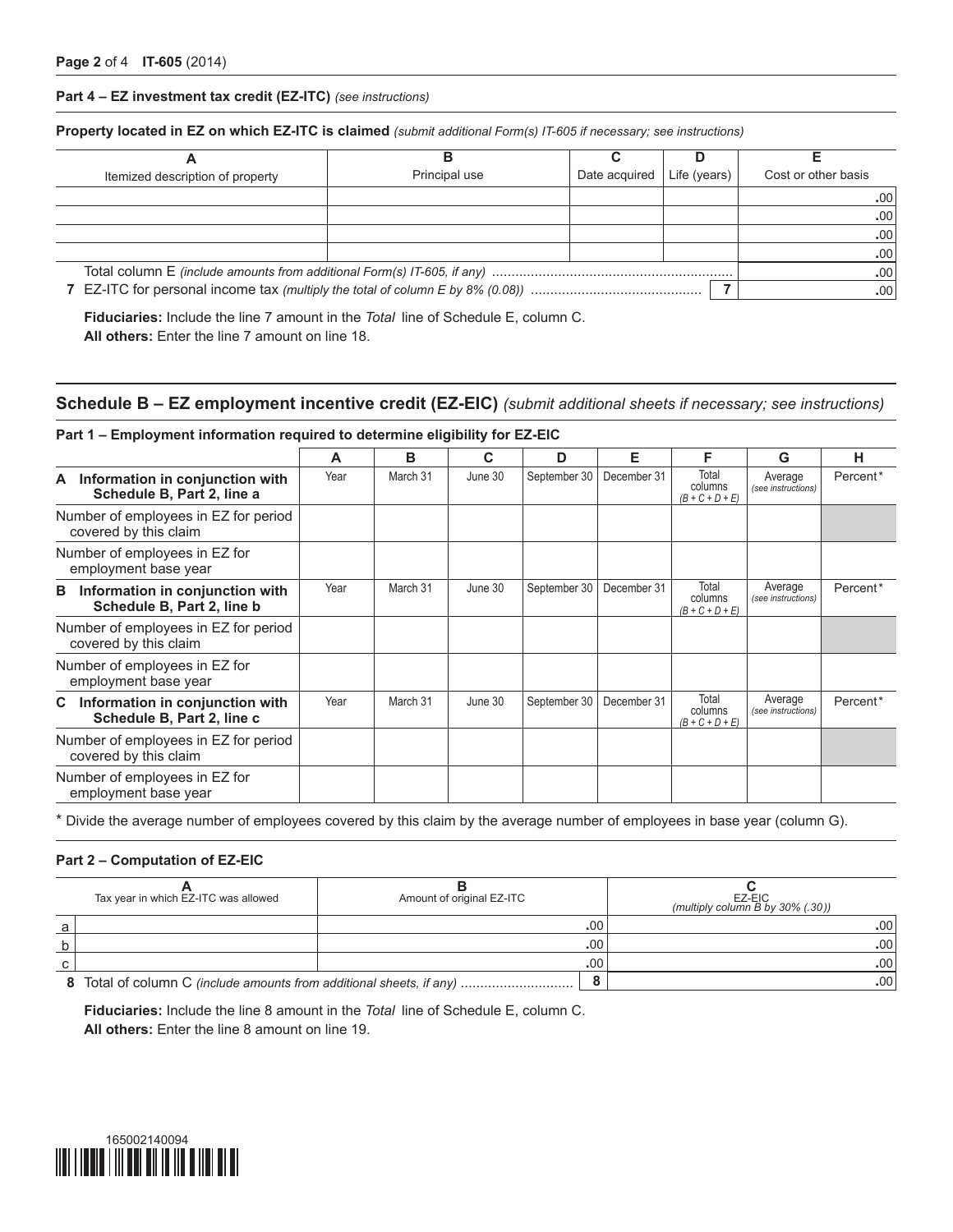#### **Schedule C – Partnership, S corporation, and estate and trust information** *(see instructions)*

If you were a partner in a partnership, a shareholder of a New York S corporation, or a beneficiary of an estate or trust and received a share of the EZ-ITC or EZ-EIC from that entity, complete the following information for each partnership, S corporation, or estate or trust. For *Type,* enter *P* for partnership, *S* for S corporation, or *ET* for estate or trust.

| Name | Type | Employer identification number (EIN) |
|------|------|--------------------------------------|
|      |      |                                      |
|      |      |                                      |
|      |      |                                      |
|      |      |                                      |
|      |      |                                      |
|      |      |                                      |
|      |      |                                      |

### **Schedule D – Partner's, shareholder's, or beneficiary's share of credit** *(see instructions)*

| <b>Partner</b>               |                 | 9 Enter your share of the credit from your partnership (see instructions)    |    | .00           |
|------------------------------|-----------------|------------------------------------------------------------------------------|----|---------------|
| S corporation<br>shareholder |                 | 10 Enter your share of the credit from your S corporation (see instructions) | 10 | .00           |
|                              |                 |                                                                              |    |               |
| <b>Beneficiary</b>           | 11 <sup>1</sup> | Enter your share of the credit from estate(s) or trust(s) (see instructions) | 11 | $.00^{\circ}$ |
|                              |                 |                                                                              | 12 | $.00^{\circ}$ |

**Fiduciaries:** Include the line 12 amount in the *Total* line of Schedule E, column C. **All others:** Enter the line 12 amount on line 20.

# **Schedule E – Beneficiary's and fiduciary's share of credit and recapture of credit** *(see instructions)*

| A<br>Beneficiary's name (same as on<br>Form IT-205, Schedule C) | в<br>Identifying number | r<br>Share of EZ-ITC<br>and EZ-EIC | D<br>Share of<br>recapture<br>credit |
|-----------------------------------------------------------------|-------------------------|------------------------------------|--------------------------------------|
| Total                                                           |                         | .00                                | .00                                  |
|                                                                 |                         | .00                                | .00                                  |
|                                                                 |                         | .00                                | .00                                  |
| Fiduciary                                                       |                         | .00                                | .00.                                 |

*(continued)*